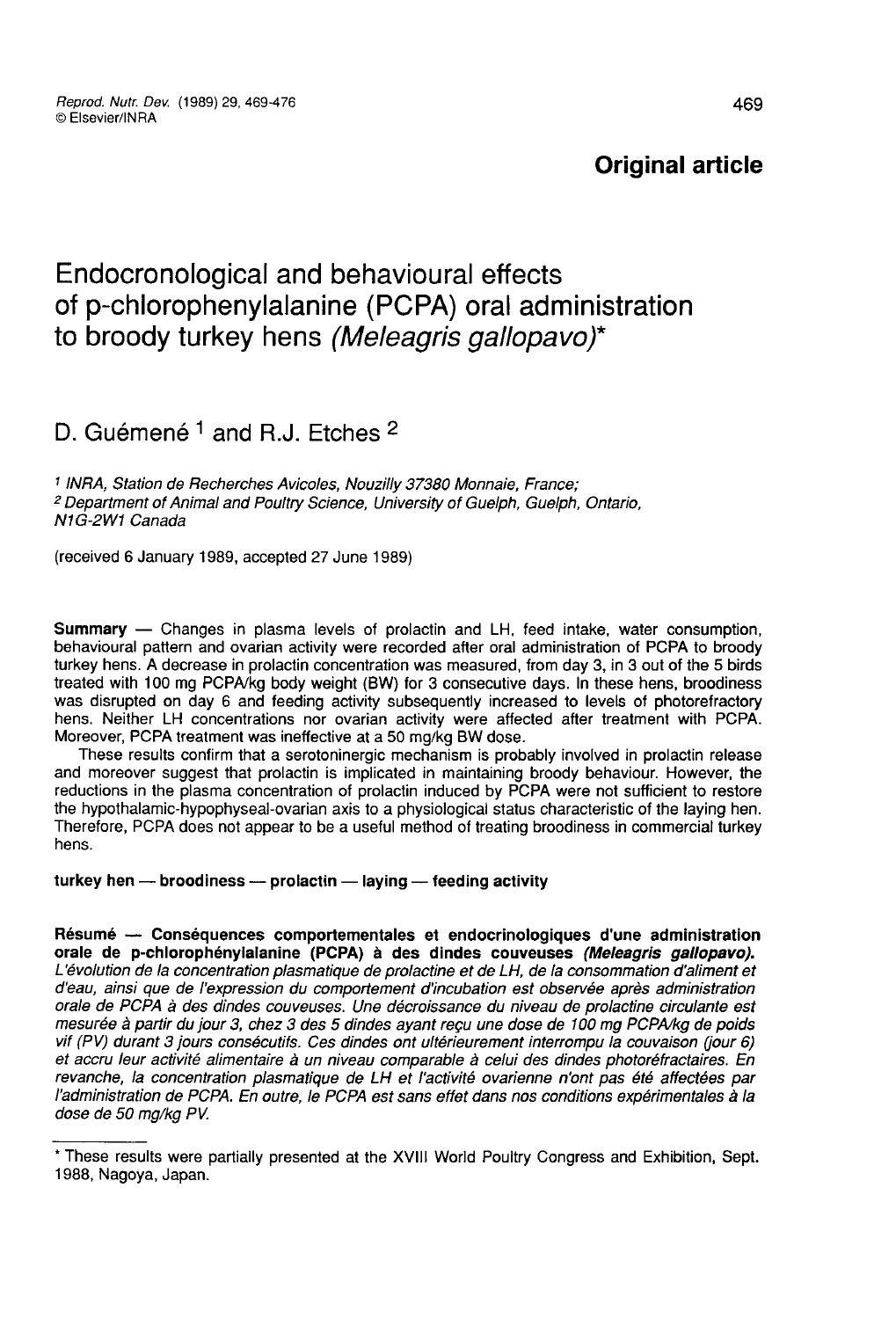Cette étude confirme qu'un mécanisme sérotoninergique est probablement impliqué dans le contrôle de la sécrétion de la prolactine et suggère, en outre, que cette hormone est associée au maintien du comportement d'incubation. Par contre, la décroissance du taux de prolactine circulante, consécutive à I administration de PCPA, ne restaure pas l'état fonctionnel de l'axe hypothalamus-hypophyse-ovaire, caractéristique de la dinde pondeuse. En conséquence, l'utilisation du PCPA afin d'interrompre la couvaison au sein des élevages n'est pas à encourager dans l'état actuel des connaissances.

 $d$ inde — prolactine — LH — couvaison — ponte — ingestion

# INTRODUCTION

Pharmacological treatment of broody turkey hens with PCPA, an inhibitor of serotonin synthesis, induced an increase in LH levels and a decrease in prolactin<br>concentrations. disruption of broody concentrations, disruption of behaviour and resumption of lay (El Halawani et al., 1983). Similarly, the release of LH was inhibited by the intraventricular injection of serotonin and intraperitoneal administration of PCPA in the laying hen (Sakurai et al., 1986). However, the systemic injection of quipazine maleate (an agonist of serotonin) and the intraventricular injection of serotonin had no effect on plasma LH levels in female turkeys (Hargis and Burke, 1984). Furthermore, the administration of PCPA in chickens resulted in a decrease in LH levels (Buonomo et al., 1981) and no change in prolactin concentration (Rabii et al., 1981). However, as El Halawani et al. (1983) combined administrations of PCPA with nest ejections, a technique which is traditionally used to prevent broodiness in commercial flocks, the question arises whether the effects reported in their study are due to the actions of PCPA alone or are the consequence of a synergistic effect of the<br>pharmacological and the traditional pharmacological and the treatments.

The purpose of this experiment was, therefore, to investigate the effects of

PCPA alone on the maintenance of broody behaviour and the resumption of lay in turkey hens, and to further clarify the temporal and functional relationships<br>between disruption of broodiness. broodiness. resumption of lay, changes in prolactin and LH concentrations and feeding activity.

# MATERIALS AND METHODS

# Birds

Hybrid Turkeys Inc., large white turkey hens  $(n)$  $= 44$ ) in their first egg-laying cycle were removed from a commercial flock when showing first symptoms of broody behaviour and then transferred to individual floor cages (1.65 x 0.75 m) containing a nest box. The birds were maintained under a 15-h photoperiod (4.00-19.00 h) and a minimum light intensity of 40 lux. Broodiness was then encouraged by providing 10 eggs per bird. Hens were considered to be broody if they exhibited nest defense behaviour, gathered and incubated the eggs.

Twenty-two of these birds did not express<br>this behaviour under our experimental behaviour under our experimental conditions. They were subsequently classified as photorefractory and included in the experiments described below as non-broody out-of-lay controls. The 22 remaining hens which expressed broody behaviour were randomly assigned to the control ( $n = 12$ ) or the treated group  $(n = 10; 5$  per dose).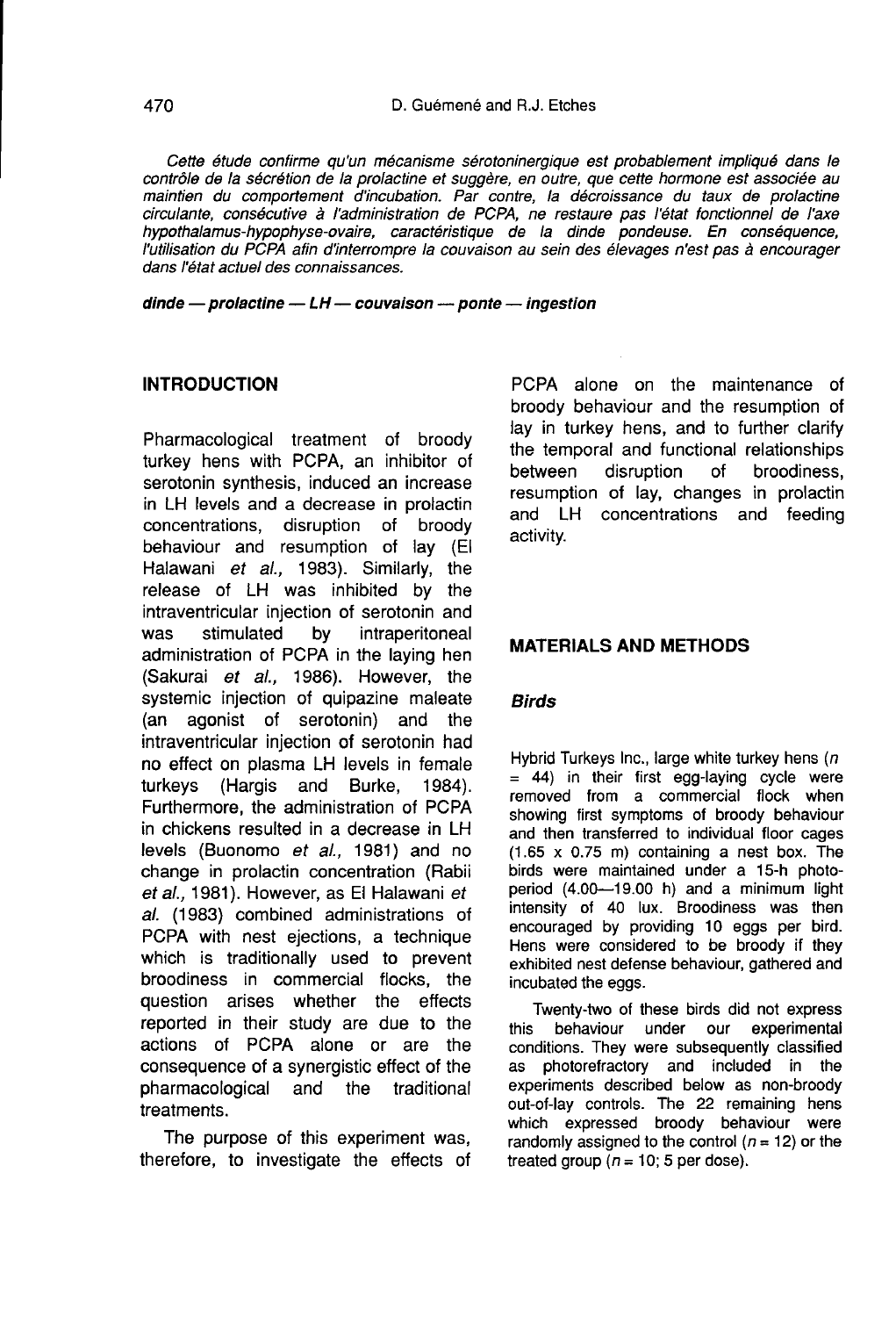# Experimental approach

A test of broodiness expression, which consisted of 5 daily checks of the previously described criteria, was carried out during the pre-treatment phase of 6 days (day―6 to 0) and the experimental period of 22 days (day 0 to 21). Hens were randomly assigned to treatments which consisted of oral administration of 00 gelatin capsules containing PCPA (D-L, p-chlorophenylalanine crystalline, Sigma, St. Louis, MO, USA) at doses of 50 or 100 mg/kg body weight/day for 3 consecutive days (days : 0,1,2). Empty 00 gelatin capsules were administered to broody control hens.

Changes in plasma prolactin and LH concentrations, expression of broodiness, feeding activity and egg production were recorded for the 28-day period of the experiment. Hens were fed ad libitum on a commercial diet and both feed intake and water consumption were recorded daily. Oviduct and ovarian weights were recorded at the end of the trial. Blood samples  $(3-4$  ml) were withdrawn from the wing vein into heparinized syringe between 10.00 a.m. and 12.00 a.m. before drug administration (days  $: -6, -3, 0$ ) and after the initiation of the treatment (days : 1, 2, 3, 4, 5, 7, 10, 14, 17, 21 ). Blood samples were also collected from photorefractory hens on days -6, -3, 0, 7, 14 and 21. Plasma was separated after centrifugation (2000 g, 10 min, 4 °C) and stored at -20 °C until required for radioimmunoassay.

#### Radioimmunoassays

#### Prolactin

Prolactin concentrations were assayed in duplicate 0.1 ml aliquots of plasma according to Etches and Cheng (1982). The mean intraassay variation was 7.1 % and interassay variation for the 5 assays needed for this study was 7.8 %.

#### Luteinizing hormone

LH concentrations were measured in duplicate 0.1 ml aliquots of plasma using the assay described by Etches et al. (see Zadworny, 1985). The mean intraassay variation was 11.3% and interassay variation for the 5 assays required for this study was 12.6 %.

#### Statistical analysis

Hormonal data from the treated and the control groups were subjected to the analysis covariance (ANCOVA) using the SAS general linear model procedure (SAS Institute Inc., 1986). Concentrations measured on day 0 were used as covariates. Hormonal data from the treated groups were also compared with data from the photorefractory group and differences were estimated by the Scheffe  $F$ test. Daily mean feed intake and water consumption were compared by analysis of variance using Waller Duncan's k-ratio t-test (SAS Institute Inc., 1986).

It is appreciated that the small sample size renders statistical comparisons questionable, however all statements below were made on the basis of the observed results and statistical analysis was included for the sake of completeness.

# RESULTS

# Behaviour

Disruption of broody behaviour occured on day 6 in 3 out of the 5 hens treated with 100 mg PCPA/kg BW. All other treated or control broody hens maintained broodiness during the entire trial. None of the initially broody hens resumed laying during the 28 days of the experimental period. Furthermore, ovarian and oviduct regression, as indicated by post-mortem examination, were observed in all hens, except for one hen (No. 54) treated with<br>50 mg PCPA/kg BW, which laid PCPA/kg BW, which continuously throughout the experiment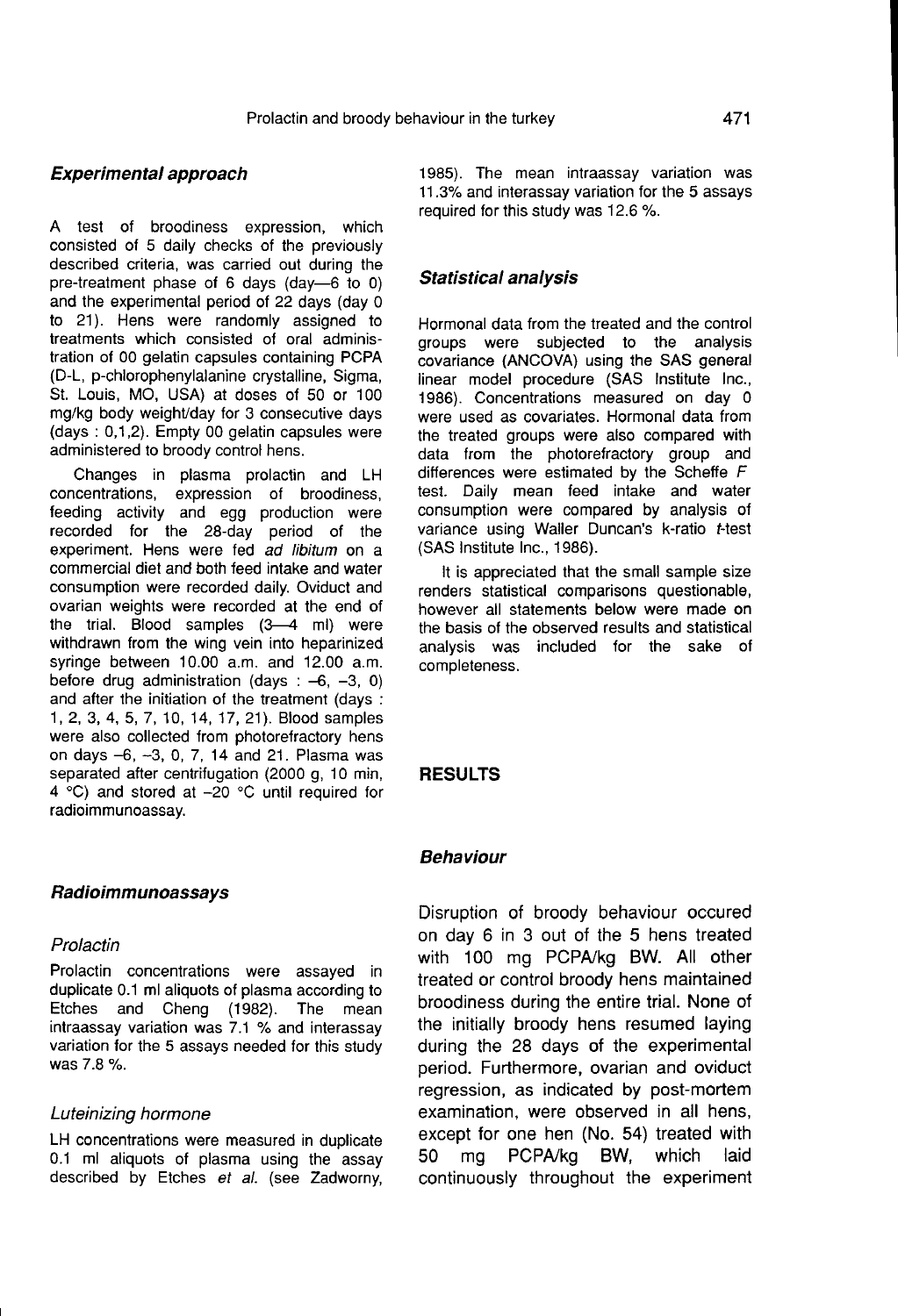(21 eggs in 28 days) while fully expressing broody behaviour.

#### Prolactin concentrations

High or low, but stable levels in plasma prolactin were measured throughout the study in broody and photorefractory controls respectively (Fig. 1). No change in mean plasma prolactin concentrations was observed after oral administration of 50 mg PCPA/kg BW (data not shown), whereas a decrease in plasma prolactin concentrations was measured from day 3 to day 21 in the 3 hens which disrupted broody behaviour after administration of the 100 mg PCPA/kg BW dose (Fig. 1). The differences between the plasma

prolactin concentrations of these birds and those of the broody control hens was significant ( $P < 0.05$ ) from day 7 onward. Subsequently, by the end of the trial, the differences between the plasma prolactin concentrations of these birds and those of the photorefractory hens were no longer significant ( $P > 0.05$ ). No change in plasma prolactin levels was found in the 2 hens which maintained broody behaviour.

#### LH concentrations

No change in plasma LH concentrations was observed after administration of PCPA at either dose, either for the entire group or in the birds in which broodiness was disrupted (Fig. 2).



Fig. 1. Changes in plasma concentrations of prolactin in control broody ( $n = 12$ ; photorefractory ( $n = 22$ ;  $\cdots$  =  $\cdots$  and turkey hens which maintained ( $n = 2$ ) ( $\cdots$   $\cdots$ ) or disrupted  $(n=3)$  (- - - $\blacktriangle$  - -) broody behaviour following treatment with 100 mg PCPA/kg b.w. for 3 consecutive days starting on day 0 (1) (means  $\pm$  SEM). \* Significantly different from broody control group (P < 0.05). • Non-significantly different from photorefractory group ( $P > 0.05$ ).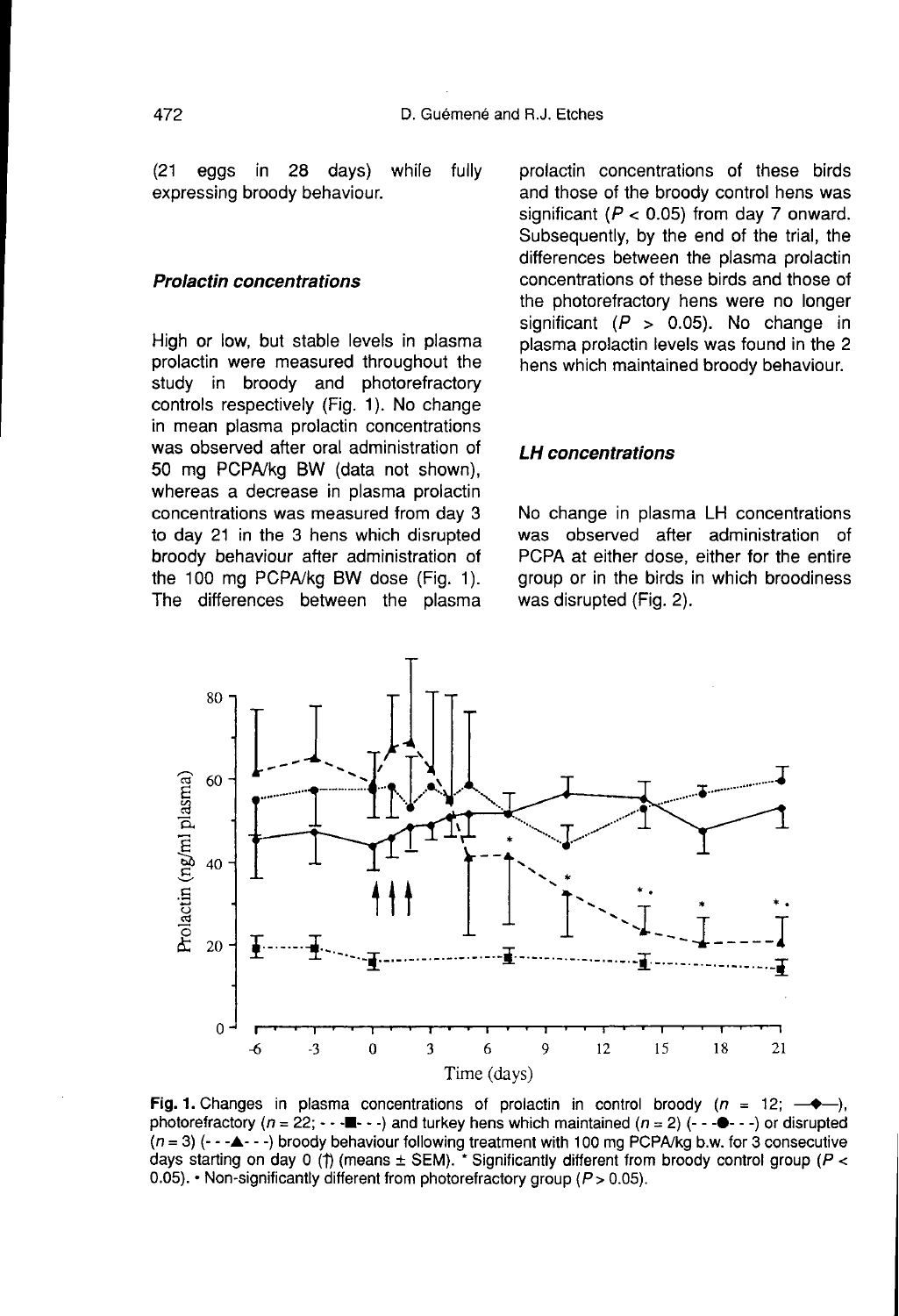

Fig. 2. Changes in plasma concentrations of LH in broody turkey hens from a control group ( $n = 12$ ;  $\rightarrow$  and following treatment with PCPA at doses of 50 (-- $\rightarrow$  --) or 100 mg/kg b.w. (-- $\rightarrow$  --) for 3 consecutive days starting on day 0 (f)  $(n = 5$ ; means  $\pm$  SEM).

#### Feed intake and water consumption

Daily water consumption and feed intake records showed that broody controls were eating and drinking as much as the photorefractory hens at the beginning of

 $(P < 0.05)$  between the 2 groups were found throughout the experiment since feeding activity decreased continuously in<br>the broody control group, while it the broody control group, while increased in the photorefractory group (Figs 3, 4). Feeding activity of the broody hens treated with a 50 mg/kg BW dose



Fig. 3. Changes in feed intake (g/day) in broody control ( $n = 12$ ;  $-\rightarrow$ ), photorefractory ( $n = 22$ ;  $-$  -  $\blacksquare$  - -) and turkey hens which maintained  $(n = 2)$   $(-$  - $\clubsuit$  - -) or disrupted  $(n = 3)$   $(- - \spadesuit$  - -) broody behavior following treatment with 100 mg PCPA/kg b.w. for 3 consecutive days starting on day 0 (4) (means  $\pm$  SEM). \* Significantly different from broody control group ( $P$  < 0.05).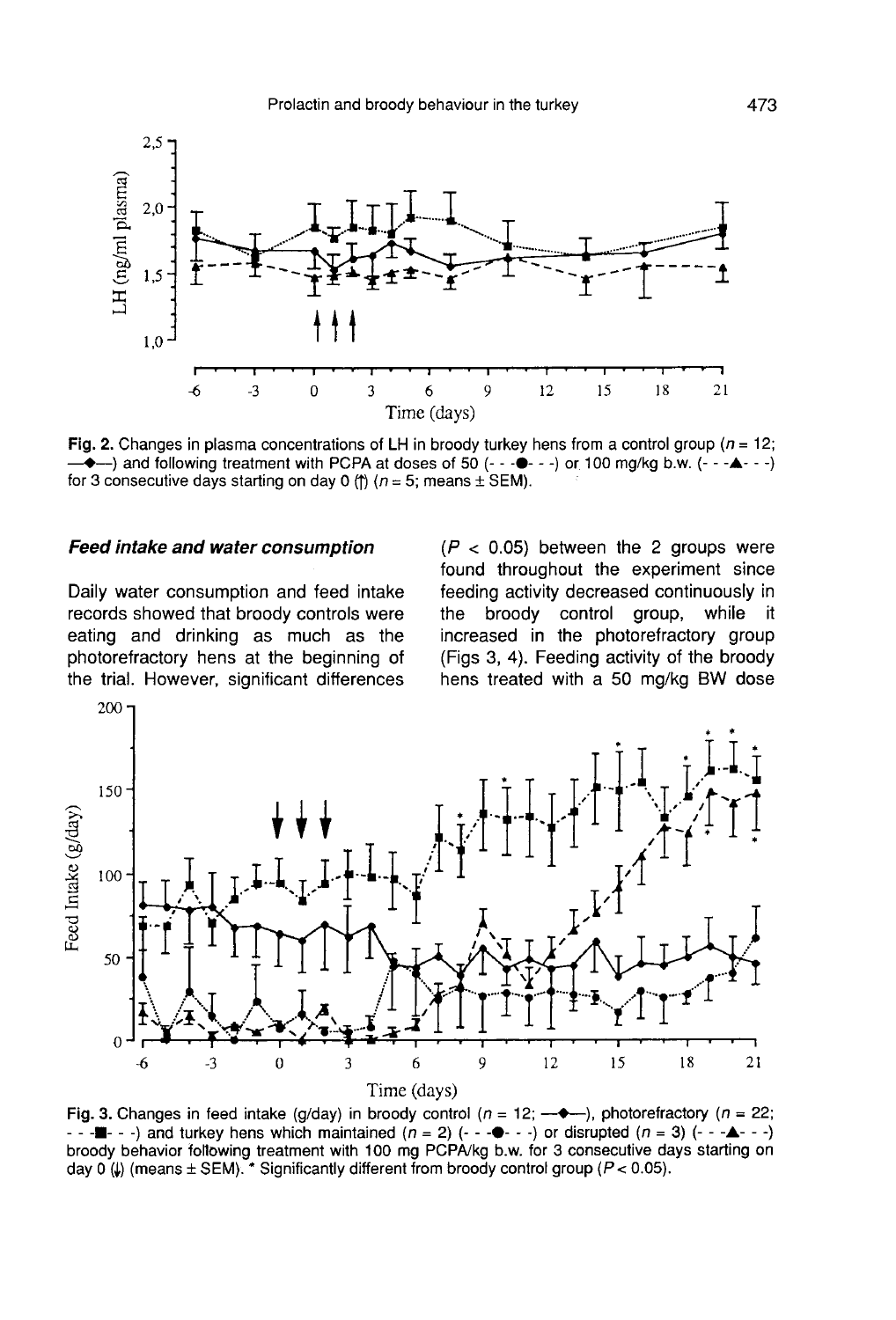

Fig. 4. Changes in water consumption (ml/day) in broody control ( $n = 12$ ;  $\rightarrow \rightarrow$ ), photorefractory  $(n = 22; \cdots \blacksquare \cdots)$  and turkey hens which maintained  $(n = 2)$  (-- $\blacksquare \cdots$ ) or disrupted  $(n = 3)$  (-- $\blacksquare \cdots$ ) broody behaviour following treatment with 100 mg PCPA/kg b.w. for 3 consecutive days starting on day 0 (f) (means  $\pm$  SEM).  $\check{\cdot}$  Significantly different from broody control group (P < 0.05).

was very similar to that of control broody hens (data not shown). On the other hand, feeding activity for the hens treated with a 100 mg/kg BW was at a lower level than controls during the pre-treatment period (Figs. 3, 4). Nevertheless, sig-<br>nificant increases first in water increases consumption and thereafter in both water consumption and feed intake were<br>observed following disruption of disruption broodiness (Figs. 3, 4). Consequently, by the end of the trial, these birds were eating and drinking as much as the photorefractory hens (320 ml/day and 130 g/day) while the feeding activity of the birds which maintained broodiness was comparable to that of control broody hens.

#### **DISCUSSION**

The present data only partially confirm the previous report of El Halawani *et al.*<br>(1983) on the effects of PCPA on the effects administered to broody turkey hens. Indeed, we did not observe any of the effects reported by these authors after treatment with a 50 mg PCPA/kg dose. Alternately, broodiness was disrupted in a proportion of hens (3/5) following administration of a 100 mg PCPA/kg dose. Furthermore, it is evident from the data in Figure 1 that plasma concentrations of prolactin measured in these 3 hens started to decline before any behavioural indication of broodiness disruption was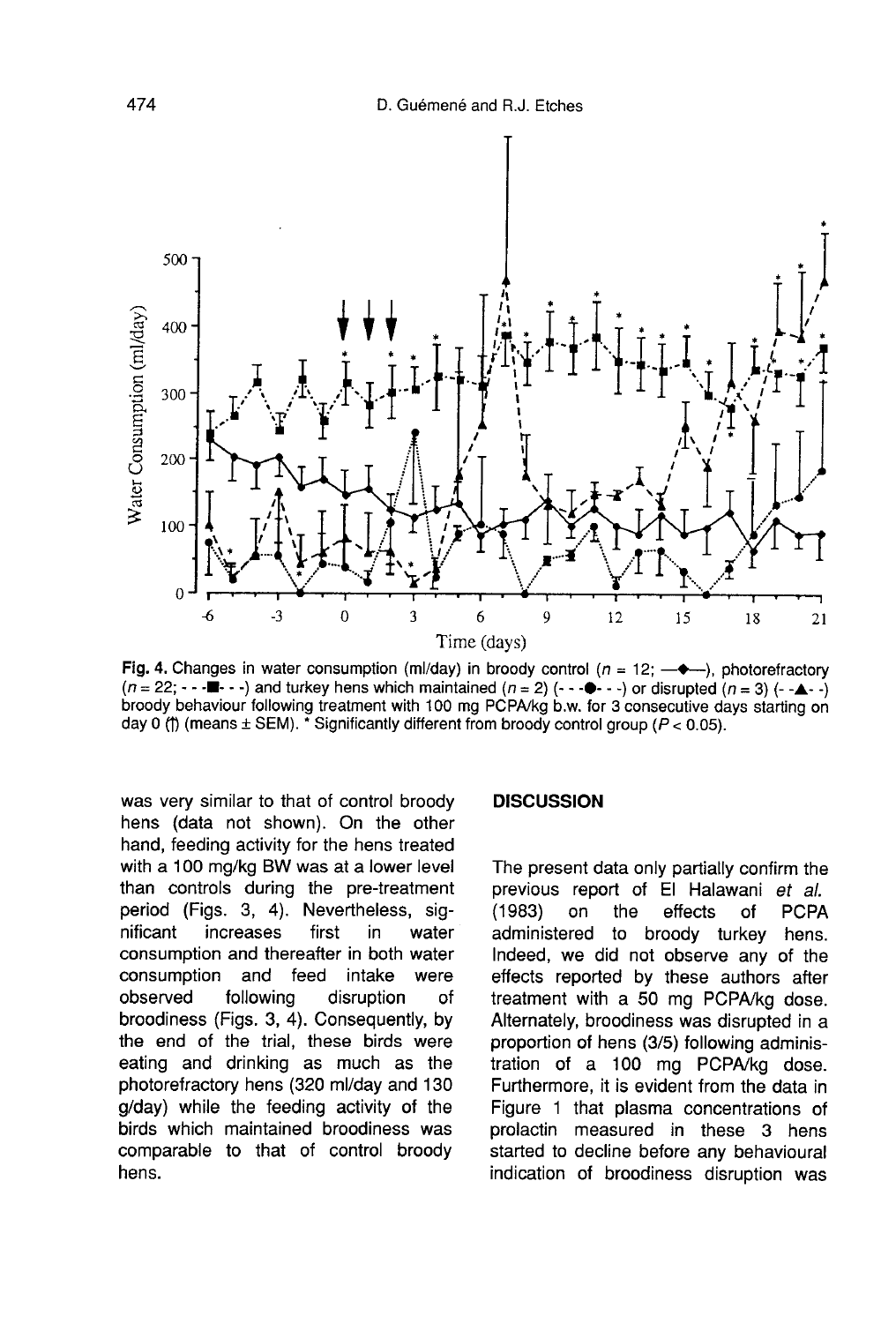observed. This relationship supports the hypothesis that high concentrations of prolactin are directly responsible for the maintenance of broody behaviour and argues against the concept that changes in the plasma levels of prolactin are a consequence of changes in behaviour. This conclusion is further supported by the observation that plasma prolactin levels remained unchanged in hens that received 50 or 100 mg/kg of PCPA but maintained broody behaviour. Similar results were also observed after an i.p. injection of 200 mg PCPA/kg BW<br>(Guémené and Etches, unpublished (Guémené and Etches, observations).

Another major difference between the current results and those of El Halawani et al. (1983) is the absence of any increase in plasma LH levels after administration of PCPA at either dose, even in the birds in which broodiness was disrupted (Fig. 2). Consequently, ovarian activity failed to recommence following the termination of broody behaviour. These differences in response may be related to the difference in the strains of turkey hens used in each study, but are more likely due to the difference in the experimental design. Thus, El Halawani et al. (1983) combined administration of PCPA with nest ejection, whereas we allowed the hens, which were singly penned, to continue brooding their eggs without interruption. Furthermore, although El Halawani et al. (1983) used hens which had fully expressed broody behaviour for 4―6 days, they resumed lay after a short delay. This may indicate that hens were treated at a stage where complete regression of the reproductive tract had not yet taken place since, in the turkey hen, recrudescence of the yolk-filled hierarchy of follicles requires about 12 days for completion (Haller and Cherms, 1961; Nestor et al., 1970). Alternatively, if recrudescence began when broodiness

was interrupted in our study, an increase in ovarian weight should have been observed when the hens were autopsied 21 days after PCPA treatment started.<br>However, both ovarian and oviduct both ovarian and weights indicate that ovarian activity had not resumed and that regression of the gonad was complete in all but one hen. Although observations of hens that lay eggs while appearing broody are not common, they have been reported previously (Burke et al., 1981; Proudman and Opel, 1981; Lea et al., 1981; Bacon et al., 1983; Zadworny, 1985). These observations thus indicate that broody behaviour and egg production are not<br>mutually exclusive events. Further exclusive investigation of this unusual juxtaposition of reproductive states may thus be warranted in the search for effective ways of preventing the antigonadal effects of broody behaviour.

Feed and water consumption in broody turkey hens decline to very low levels and it has been suggested that this metabolic change may be a cause of the concurrent increase in the plasma concentration of prolactin (Zadworny et al., 1985). The data presented in Tables I and II do not support this hypothesis since the change in feed and water intake that followed the disruption of broodiness occured when plasma prolactin was at lower levels. These data are consistent with those of Zadworny et al. (1985), who showed that increasing nutrient intake by force feeding did not lower plasma levels of prolactin in broody turkey hens.

In conclusion, our results only partially confirm those of El Halawani et al. (1983), and we suggest that part of the properties attributed to PCPA may possibly be due to a synergistic effect of pharmacological and traditional treatments. Thus, none of the initially out-of-lay broody hens resumed laying during the 28 experimental days. Since the objective of any